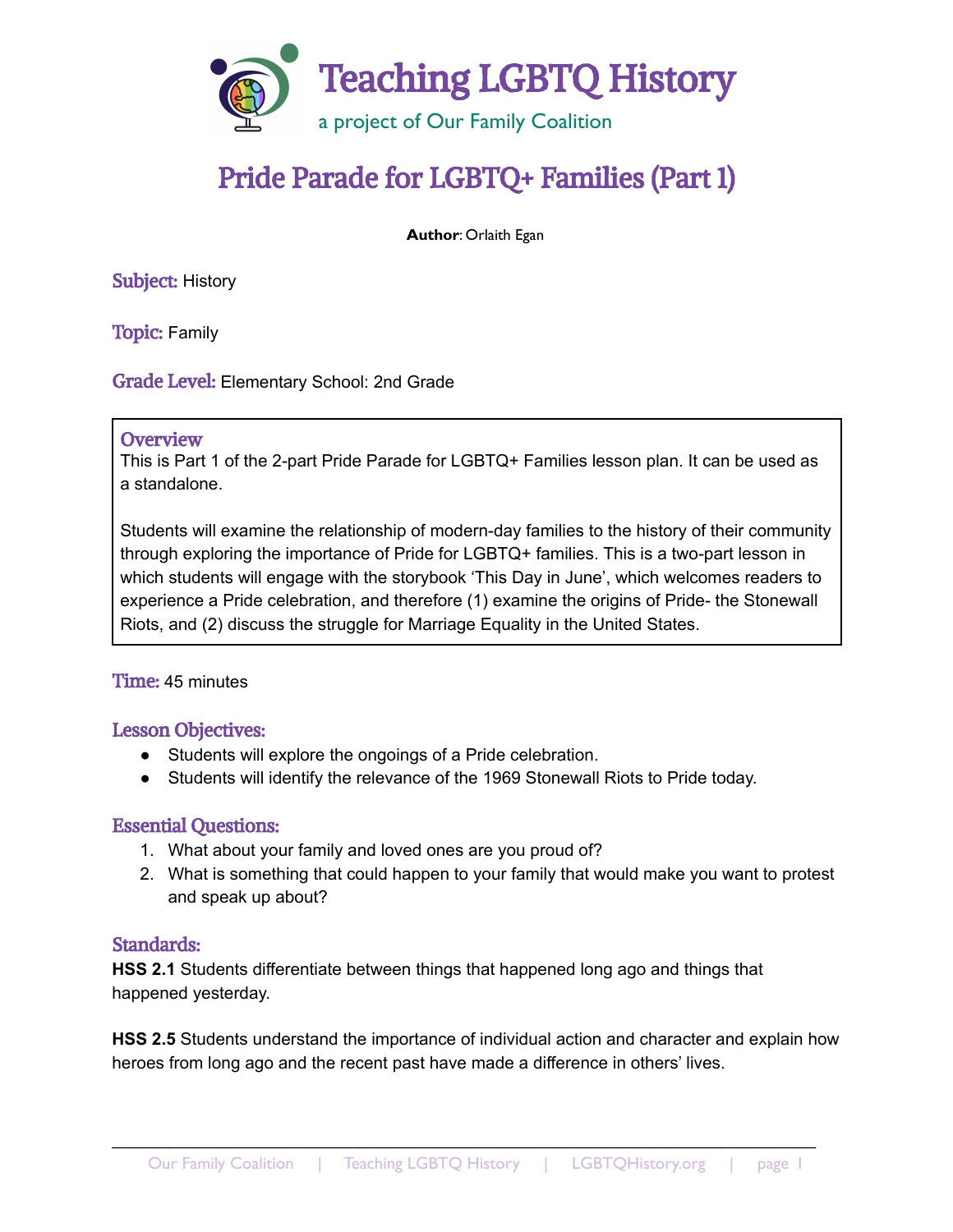**CCSS SL 2.2** Recount or describe key ideas or details from a text read aloud or information presented orally or through other media.

**HISTORY FRAMEWORK CH 5 P 48** By studying the stories of a diverse collection of families—such as immigrant families, families with lesbian, gay, bisexual, or transgender parents and their children, families of color, step- and blended families, families headed by single parents, extended families, multigenerational families, families with members having a disability, families from different religious traditions, and adoptive families—students can both locate themselves and their own families in history and learn about the lives and historical struggles of their peers.

**HISTORY FRAMEWORK CH 5 P 52** Students learn about a variety of men, women, and children whose contributions can be appreciated by young children and whose achievements have directly or indirectly touched the students' lives or the lives of others.

## Vocabulary:

**LGBTQ+ Family**: a family in which some people are lesbian, gay, bisexual, transgender, non-binary or queer. This could include parents, guardians, foster parents, children, chosen family, siblings or grandparents who are LGBTQ+.

**Queer**: an umbrella term for people who fall outside the gender and sexuality "norms"; historically a negative term, it has been reclaimed by the LGBTQ+ community; although some still consider it derogatory.

**Pride**: the positive stance toward the LGBTQ+ community to promote their self-affirmation, dignity, equality rights, increase their visibility as a social group, build community, and celebrate sexual diversity and gender variance; most notably expressed through parades and festivals.

**Homophobia**: fear, hatred, discomfort with, or mistrust of people who are lesbian, gay, or bisexual.

**Transphobia**: fear, hatred, discomfort with, or mistrust of people who are transgender, genderqueer, or don't adhere to traditional gender norms.

**Dressing in Drag**: wearing clothes considered appropriate for someone of another gender.

# Teacher Background:

The teacher should be aware that students may have families with two moms or two dads; stepparents; a transgender parent or parents; adoptive parents; or foster parents. It is important to find out the language students use to refer to their families to help respectfully answer questions that may arise. Furthermore, when there is a student with same-gender parents, it is important not to put that student in the position of teaching other children about their family. That is the responsibility of the educator, not the student.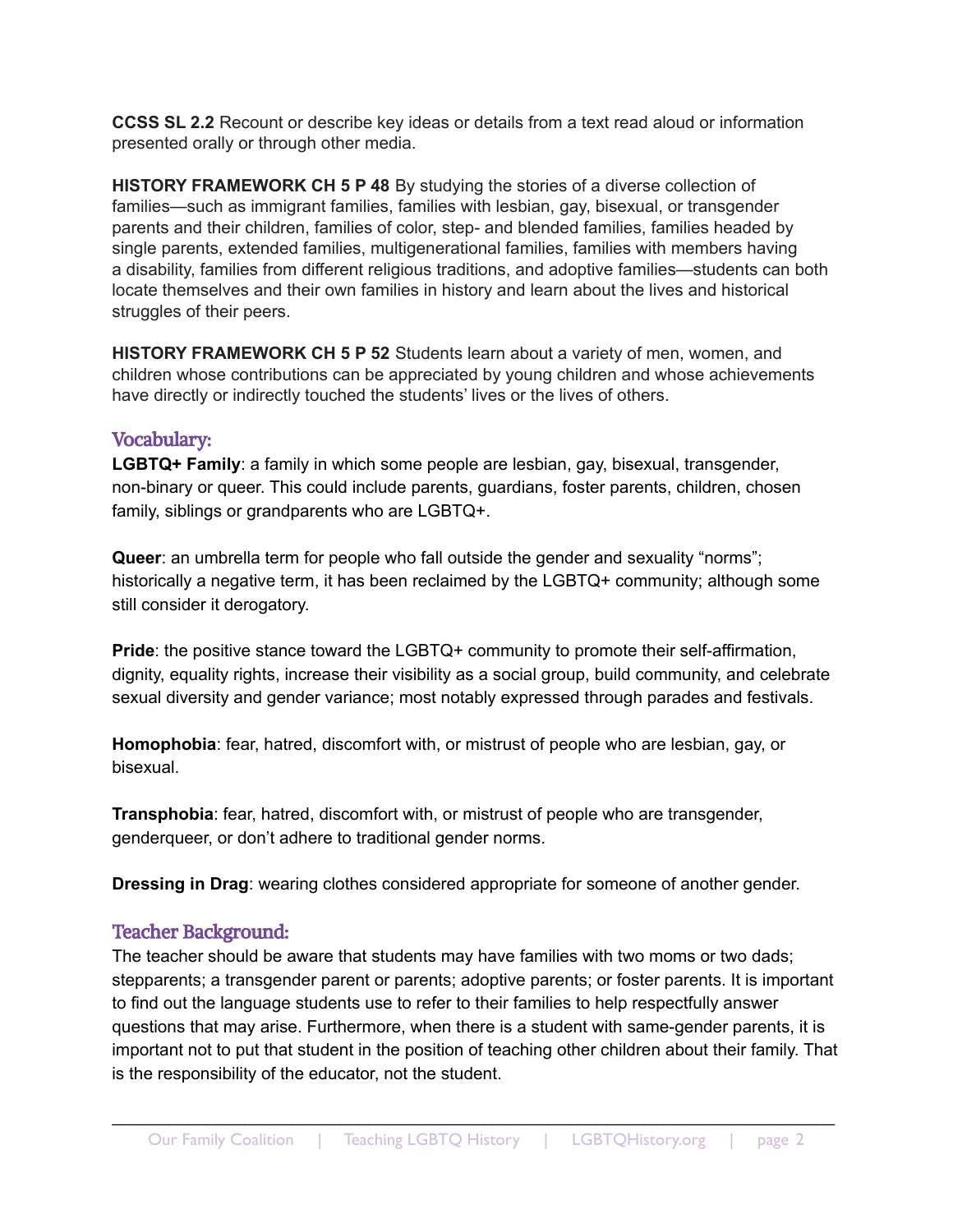'This Day in June' provides a very comprehensive and accessible reading guide at the back of the book, and also some notes for parents and educators on how to talk to children age appropriately about the contents of this book. It would be very useful for teachers to familiarize themselves with both of these prior to teaching this lesson, especially the information on the Stonewall Riots and Marriage Equality.

The teacher should also be familiar with the current-day challenges for LGBTQ+ families and why Pride is as relevant and necessary today as ever. The Pride Parade is something that is celebrated in the US, however in other countries around the world where LGBTQ+ rights have not yet been established, it is a protest rather than a 'celebration'.

# Materials:

- This Day In June' book by Gayle E. Pitman, or projector to play [recorded](https://www.youtube.com/watch?v=3VI8UgEkH-c) reading
- [Photographs](http://www.lgbtqhistory.org/wp-content/uploads/2022/05/Pride-for-LGBTQ-Families-Pt-1-Source-Deck.pdf) of Stonewall Inn now and during the 1969 protests

# Instruction:

## **Introduction (10 minutes)**

- Ask students the following:
	- Have they ever been to a march or a parade with their families?
	- Were you celebrating or protesting something?
	- Did you make posters or wear something special?
	- Did you chant, sing or dance?
- Tell students that we are going to be reading a book that explores a special celebration for LGBTQ+ people and families called 'Pride'. Clarify what LGBTQ+ stands for if necessary.
	- $\circ$  Ask students have any of them ever been to Pride before and if so would they like to share what they remember about the day
- Explain to students that LGBTQ+ people and families have not always, and in a lot of places in the world, still don't have equal rights to those of heterosexual people and families. Over the past century, the LGBTQ+ community in America have fought hard to stand up for themselves and be seen and treated as equals by society and the law. Pride is now a day where they can celebrate all that has been achieved, be present and proud, and further protest against the discrimination and violence that still exists in the form of homophobia and transphobia.

# **Reading and Discussion (20 minutes)**

- Introduce the book, 'This Day In June':
	- Read the title of the book and show students the cover- ask them to describe what they see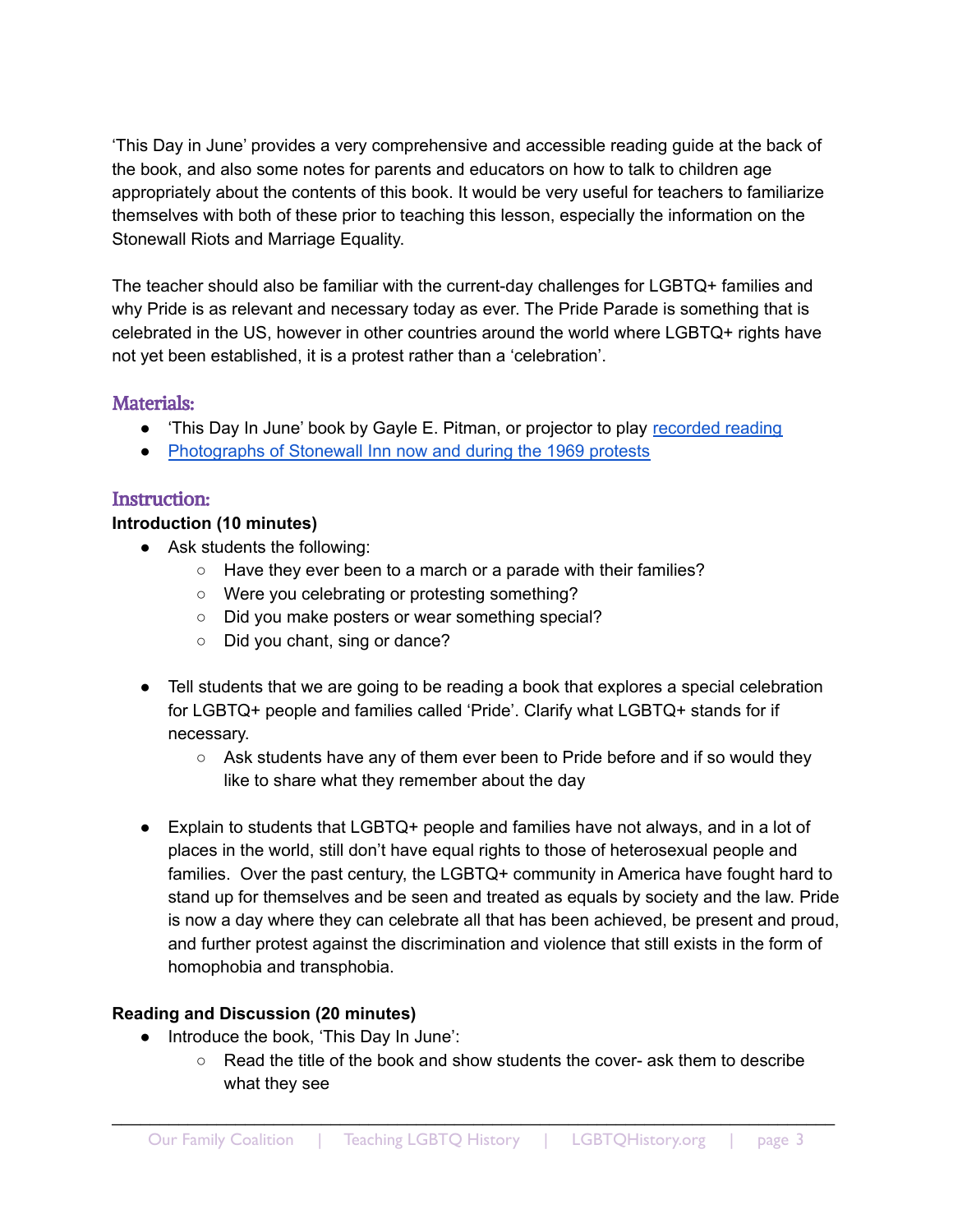- $\circ$  Read the book (note if you do not have access to the book, you can show the following video reading: https://www.youtube.com/watch?v=3VI8UqEkH-c
- Discussion questions to consider:
	- What is your favorite picture in the book?
	- Can you see any children like you?
	- Who are they with?
	- $\circ$  Are there any families in this book that remind you of your family? If so, in what way?
	- $\circ$  What do you consider to be the most important thing that makes a family?
- Discussion Points to consider:
	- The Stonewall Riots
		- The title and the first sentence in this book reads: "This day in June." Worldwide, Pride is traditionally held in June to honor the Stonewall Riots, a very important event in LGBTQ+ US history.
		- Show students the attached picture #1 of Stonewall Inn.
		- This is a gay bar in Greenwich Village, New York. Back in the 1960s this bar was routinely raided by the police who often hurt and arrested the people in the bar for being gay or dressing in drag. On June 28, 1969, these people decided to stand up for themselves and fight back against the police. This sparked a three-day protest, known as the Stonewall Riots. Many people came together as a result of this protest and formed organizations that would continue to fight for LGBTQ+ equality.
		- Do you think this would have been a scary time in NYC for LGBTQ+ people? Do you think LGBTQ+ people needed the support of their friends and families during this time? Can you think of anything you might have done to help if you were alive then?

## **Photograph activity (15 minutes)**

- Hand out or display the [photograph](http://www.lgbtqhistory.org/wp-content/uploads/2022/05/Pride-for-LGBTQ-Families-Pt-1-Source-Deck.pdf) source deck.
- Show students the attached picture #2 of Stonewall Inn on pride 2016 and #3 of protesters standing up to a police guard in 1971.
- Inform students that picture #2 was taken at a Pride parade 2 days after Barack Obama designated the area around Stonewall Inn as the first national monument to tell the story of the struggle for LGBTQ+ rights.
- Ask children to compare and contrast picture 2 and 3:
	- Prompts:
	- How are the people feeling in picture #2?
	- How has this changed in picture #3? How has the body language of the people changed towards the police officer in picture #2 to the national guard in picture #3?